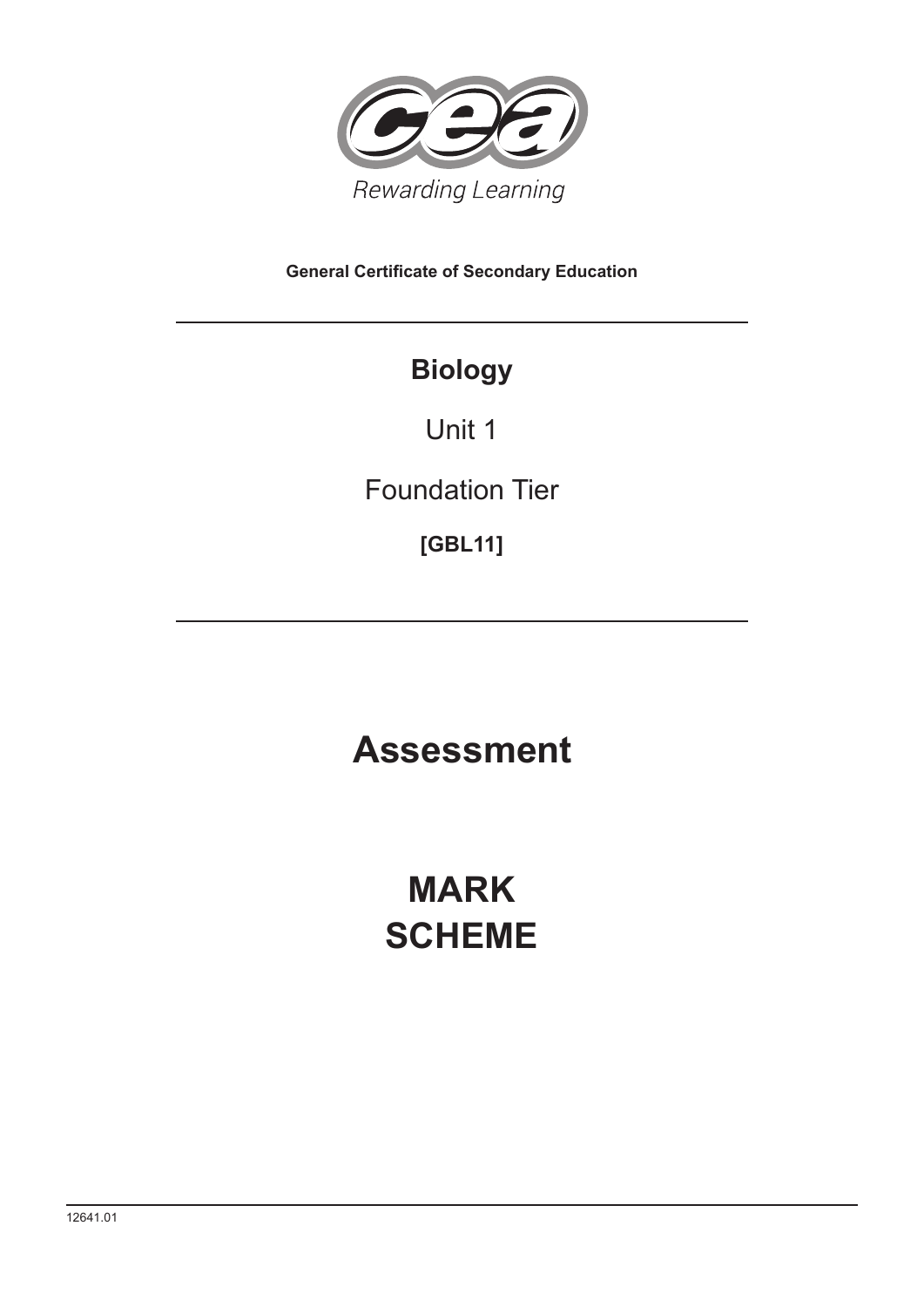The main purpose of the mark scheme is to ensure that each question is marked accurately, consistently and fairly.

Mark schemes are not intended to be totally prescriptive. No mark scheme can cover all the responses which students may produce. In the event of unanticipated answers, teachers and lecturers are expected to use their professional judgement to assess the validity of answers.

# **Mark Scheme Annotation**

- The use of a solidus (/) denotes alternative answers which can be awarded within the same question (or marking point in a question worth more than one mark).
- The use of a semi-colon (;) denotes separate marking points. These are particularly relevant when separating the different marking points in a question worth more than one mark.
- Part of an answer within brackets indicates that this part is not essential to gain credit the bracketed section is usually to set context or for the purpose of completeness.
- Some answers are shown as 'Any **two** from' (or any number between two and six). This means that any two (or other specified number) answers from the bullet-pointed list can be credited in this question or question part.

# **Marking Calculations**

Full marks are normally awarded for the correct answer – irrespective of whether working out has been shown (even when asked to show working out.) The principle of 'error carried forward' (ECF) usually applies in that if a student makes a mistake in the first part of a three-mark, three-stage calculation then the final two marks can be awarded if the second and third stage processes are carried out correctly. The same principle applies to a mistake at any stage in a calculation.

# **Marking QWC question**

See guidance in the mark scheme at the QWC question and also the section in the subject-specific guidance.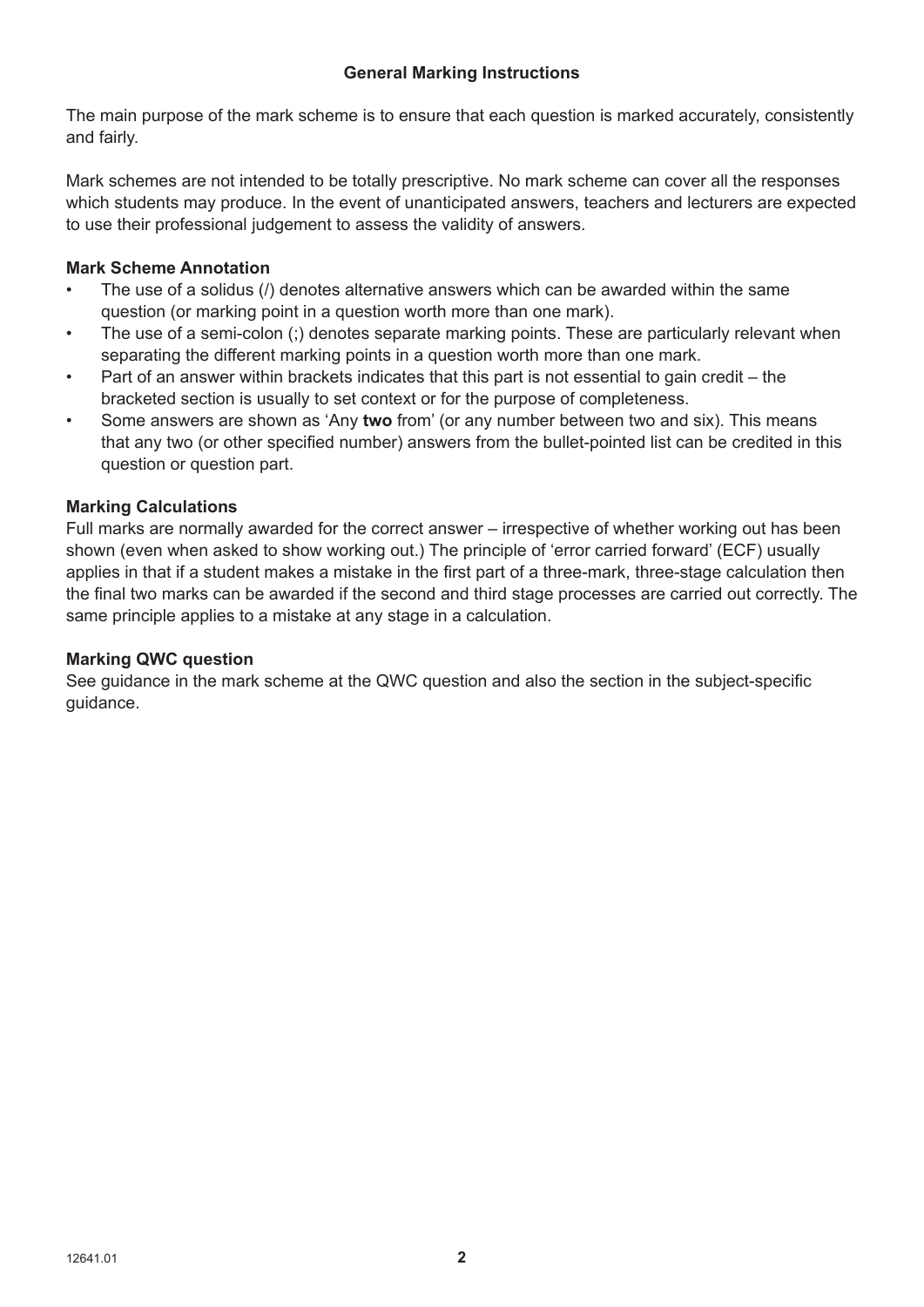| $\mathbf{1}$            | lodine (solution);<br>glucose;                                                           |       |                |  |  |  |
|-------------------------|------------------------------------------------------------------------------------------|-------|----------------|--|--|--|
|                         | blue;<br>purple/lilac;                                                                   | $[4]$ | $\overline{4}$ |  |  |  |
| $\overline{\mathbf{2}}$ | Photosynthesis;<br>Carbon dioxide/CO <sub>2</sub> ;<br>Oxygen;<br>Light;<br>Chlorophyll; |       |                |  |  |  |
|                         | Starch;                                                                                  | [6]   | 6              |  |  |  |
| 3                       | Tubes drawn connecting ureters and bladder;<br>(a)<br>(i)                                | $[1]$ |                |  |  |  |
|                         | (ii)<br>Ureters;                                                                         | $[1]$ |                |  |  |  |
|                         | (b) $A - Medulla;$<br>$B -$ Pelvis;<br>$C - U$ rethra;                                   | $[3]$ | 5              |  |  |  |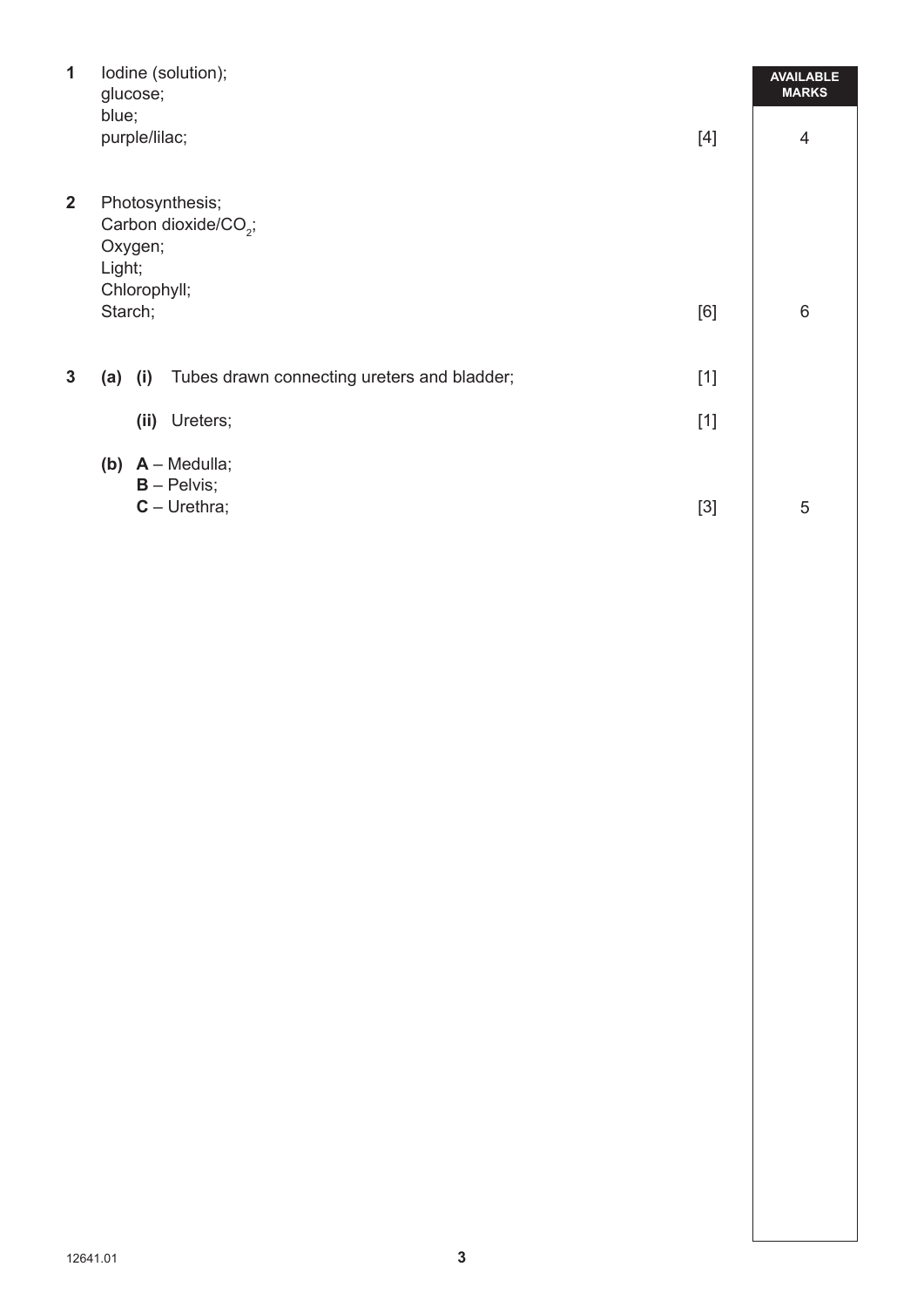### **4 Indicative Content**

#### **Similarities:**

- Both have cell wall;
- Both have cytoplasm;
- Both have cell membrane;
- Both have genetic material/DNA

### **Differences:**

- Bacteria cell has no chloroplasts; plant cells do;
- Bacteria cell has plasmids, plant cells don't;
- Bacteria cell wall is non-cellulose, plant cell is cellulose;
- Bacteria cell has circular chromosome, plant cell has a nucleus;
- Bacteria cell has no vacuole, plant cell has a vacuole;

(accept converse)

#### **Need at least 2 similarities or differences and a comparison.**

| <b>Band</b>  | <b>Response</b>                                                                                                                                                                                                                                                   | <b>Mark</b> |
|--------------|-------------------------------------------------------------------------------------------------------------------------------------------------------------------------------------------------------------------------------------------------------------------|-------------|
| A            | Candidates must use appropriate, specialist terms<br>throughout to describe and explain their conclusions<br>using at least 5 of the points. They use good spelling,<br>punctuation and grammar and the form and style are of a<br>high standard.                 | $[5]-[6]$   |
| <sub>R</sub> | Candidates use some appropriate, specialist terms<br>throughout to describe and explain their conclusions<br>using at least 3 of the points. They use satisfactory<br>spelling, punctuation and grammar and the form and style<br>are of a satisfactory standard. | $[3]-[4]$   |
| C            | Candidates make little use of specialist terms<br>throughout to describe and explain their conclusions<br>using at least 1 of the points. The spelling, punctuation<br>and grammar, form and style are of a limited standard.                                     | $[1]-[2]$   |
| D            | Response not worthy of credit.                                                                                                                                                                                                                                    | [0]         |

[6]

6

**AVAILABLE MARKS**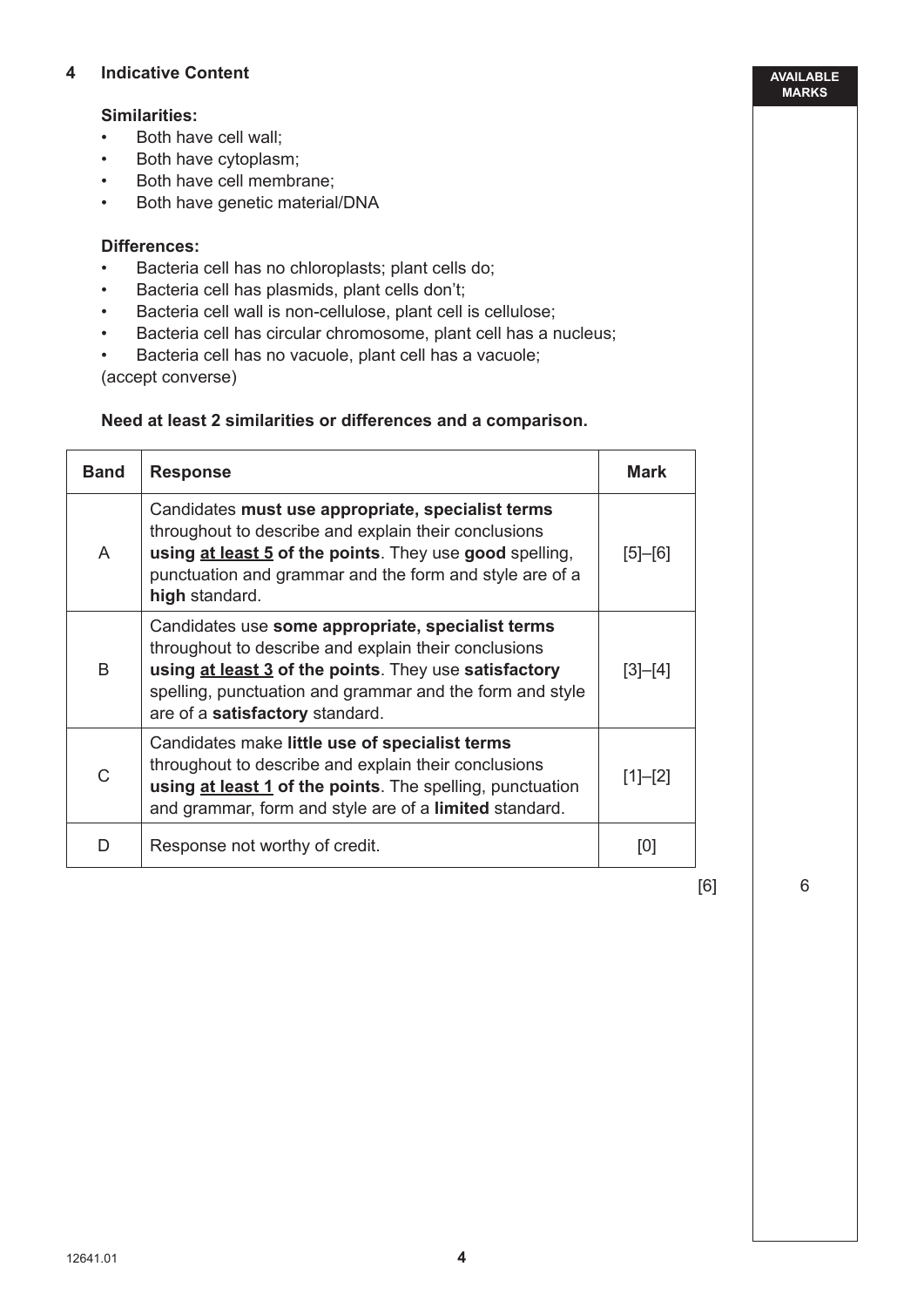| 5 | (a)       |                                 | A protein;<br>which is a biological catalyst/speeds up rate of chemical reaction;                                                                                                                                          | $[2]$ | <b>AVAILABLE</b><br><b>MARKS</b> |
|---|-----------|---------------------------------|----------------------------------------------------------------------------------------------------------------------------------------------------------------------------------------------------------------------------|-------|----------------------------------|
|   | $(b)$ (i) |                                 | 9.7;                                                                                                                                                                                                                       | $[2]$ |                                  |
|   |           |                                 | (ii) Any three from:<br>B specific to substrate (pectin);<br>Has an active site;<br>Complementary to the substrate;<br>Lock and key;                                                                                       | $[3]$ |                                  |
|   | (c)       | (i)                             | B produces (8.6 cm <sup>3</sup> ) more;                                                                                                                                                                                    | $[1]$ |                                  |
|   |           |                                 | (ii) Any two from:<br>Too high a temperature would cause the enzyme to become denatured/<br>reaction too slow at low temperature;<br>to maintain maximum rate of reaction;<br>no limiting factors;<br>optimum temperature; | $[2]$ | 10                               |
| 6 |           | $A -$ Cornea;<br>$C - Retina$ ; | Function - allows light into eye/refracts light;<br><b>B</b> - Vitreous humour;<br>Function - helps to maintain shape of eyeball;<br>Function - contains light-sensitive cells;                                            | [6]   | 6                                |
| 7 | (a)       | (i)                             | An arrow drawn on right hand side of diagram B pointing to seedling; [1]                                                                                                                                                   |       |                                  |
|   |           | (ii)                            | Growth response of plant seedling(s);<br>towards the light;                                                                                                                                                                | $[2]$ |                                  |
|   |           |                                 | (iii) Uneven distribution of hormone/more hormone on shaded side/<br>described;<br>Differential growth/cells grow more on shaded side/described;<br>Auxin;                                                                 | $[3]$ |                                  |
|   | (b)       |                                 | Foil cap prevents light getting through; even distribution of auxin/<br>described;                                                                                                                                         | $[2]$ | 8                                |
|   |           |                                 |                                                                                                                                                                                                                            |       |                                  |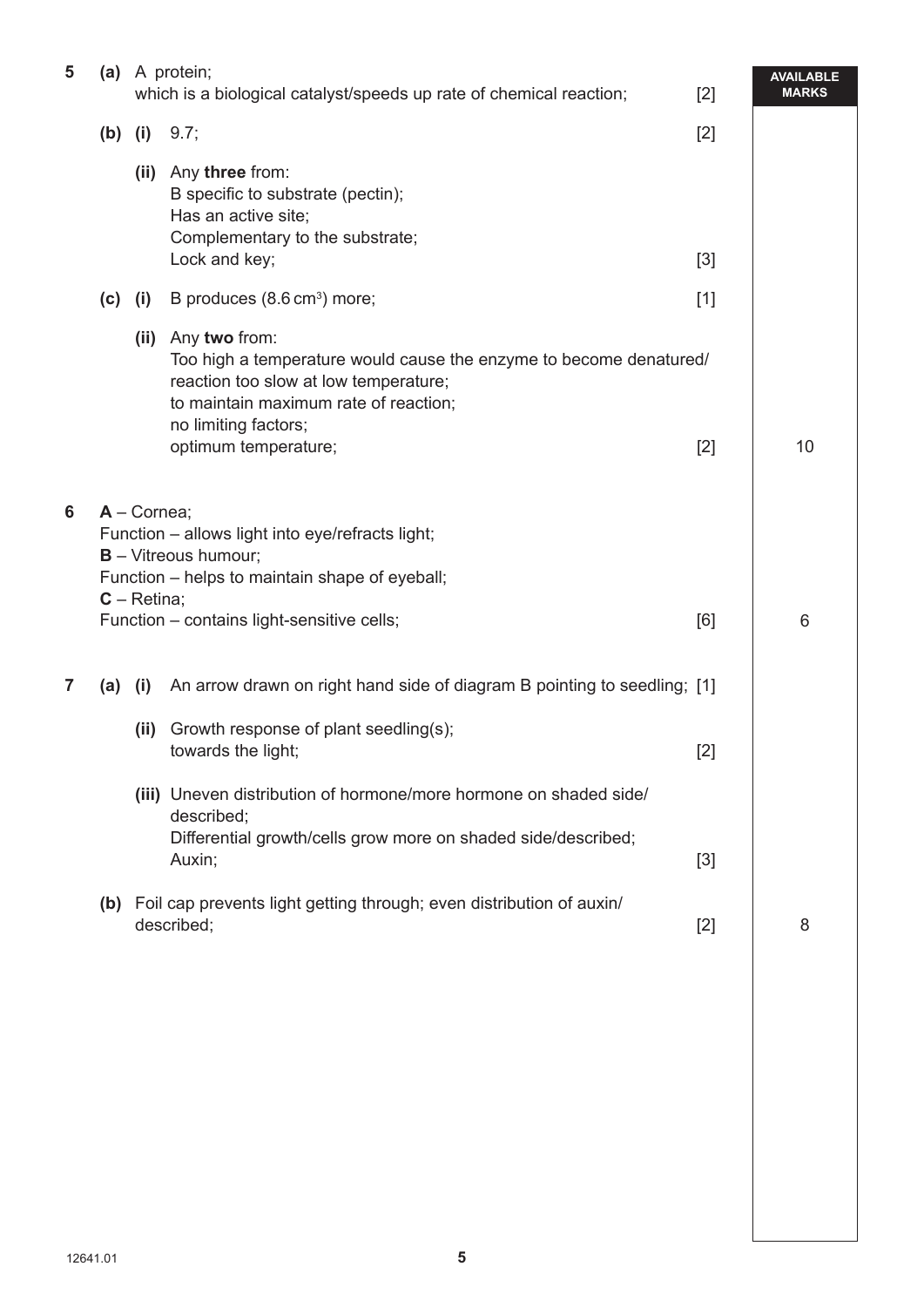| 8  | $(a)$ (i) |      | Cell body;                                                                                               | $[1]$ | <b>AVAILABLE</b><br>MARKS |
|----|-----------|------|----------------------------------------------------------------------------------------------------------|-------|---------------------------|
|    |           | (ii) | Insulates the neurone/axon;                                                                              | $[1]$ |                           |
|    |           |      | (iii) Any pair:<br>Nucleus in cell body; controls activities of the neurone;                             |       |                           |
|    |           |      | Long; nerve impulses transmitted throughout body;                                                        |       |                           |
|    |           |      | Branched ends; connect with other neurones;                                                              | $[2]$ |                           |
|    | $(b)$ (i) |      | Reflex action is faster;<br>Reflex action does not require conscious thought;<br>(accept converse)       | $[2]$ |                           |
|    |           | (ii) | Prevents damage to body/described;                                                                       | $[1]$ | $\overline{7}$            |
| 9  |           |      | (a) Not enough/no insulin produced;<br>To keep blood glucose at normal level;                            | $[2]$ |                           |
|    | $(b)$ (i) |      | Any two pairs:<br>More with Type 1 diabetes;<br>Any data, e.g. 5,836 compared to 17;                     |       |                           |
|    |           |      | Type 1 numbers increase up to 14 years; then decrease;<br>Type 2 numbers continually increase; 0 to 558; | $[4]$ |                           |
|    |           | (ii) | More exercise;<br>less sugar/fat in the diet;                                                            | $[2]$ | 8                         |
| 10 | $(a)$ (i) |      | Nitrogen;                                                                                                | $[1]$ |                           |
|    |           | (ii) | Different diet/different foods eaten by farm animals;                                                    | $[1]$ |                           |
|    | (b)       |      | Chicken;<br>Contains most nitrogen/rice needs most nitrogen;                                             | $[2]$ |                           |
|    | (c)       |      | Needed to make amino acids/proteins;                                                                     | $[1]$ | 5                         |
|    |           |      |                                                                                                          |       |                           |
|    |           |      |                                                                                                          |       |                           |
|    |           |      |                                                                                                          |       |                           |
|    |           |      |                                                                                                          |       |                           |